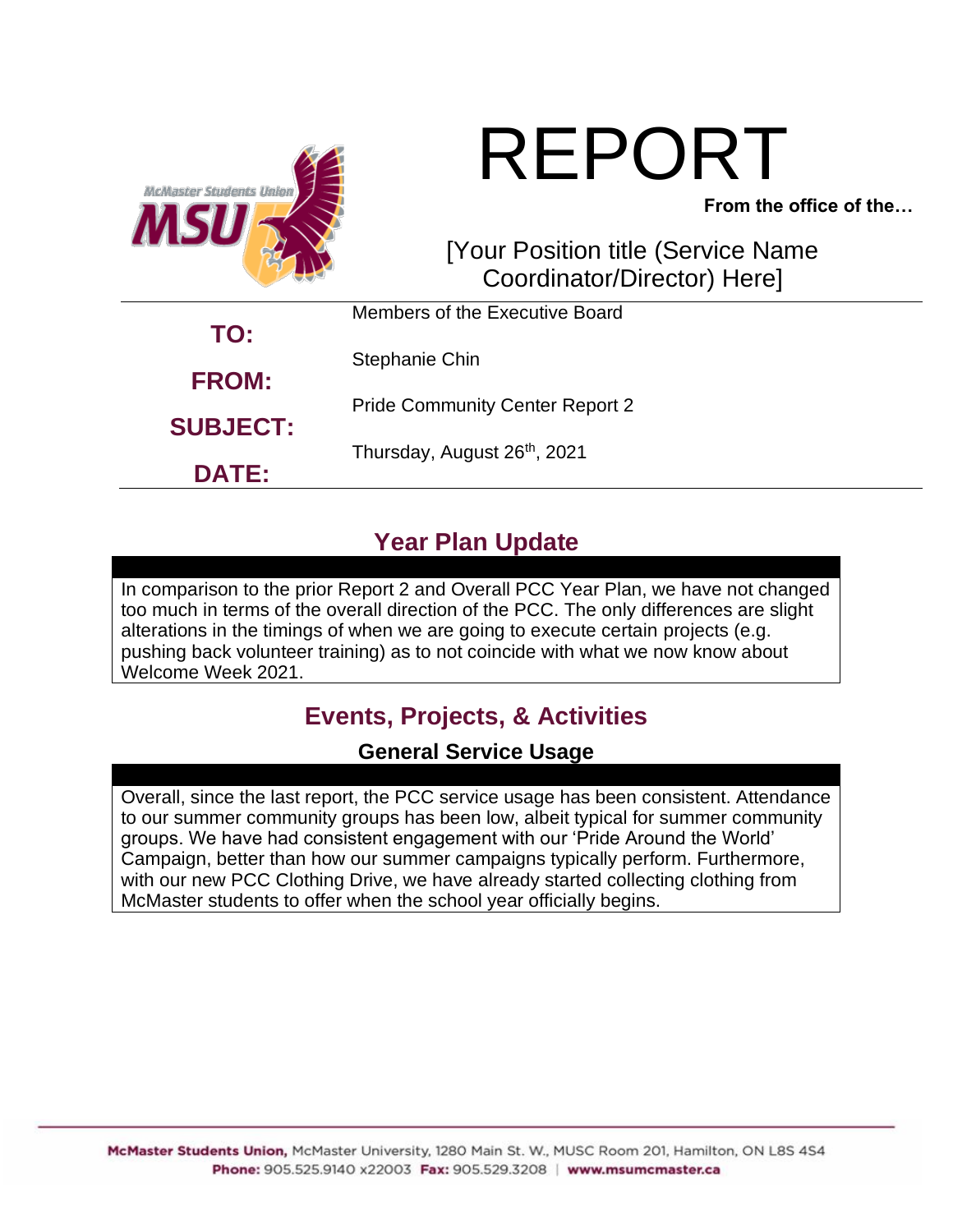#### **Projects & Events** Project 1:

Project Status:

#### **General Information:**

Volunteer Hiring → Ongoing

Hiring of PCC volunteers is currently still underway. We have completed both Round 2 and Round 1 volunteer hiring. Currently we are aiming to conduct (and begin promotions) for Round 3 Volunteer hiring beginning tomorrow, August 26<sup>th</sup>, and conclude on September  $8<sup>th</sup>$ . This will give the PCC the opportunity to effectively target the incoming first year population as well as students returning to campus; likely when physically returning to campus, students will start actively determining what they will get involved in, through to the end of welcome week.

After Volunteer hiring Round 3 closes on September  $9<sup>th</sup>$ , we are planning to hold Volunteer interviews from the weekend of September 11/12<sup>th</sup> onwards, and then select our 30-40 Peer Support and Events and Advocacy Volunteers by September 16<sup>th</sup>. The weekend after that, the 18<sup>th</sup> and 19<sup>th</sup> will be when we hold volunteer training (including the MSU wide training), so that the PCC can officially open our safe(r) space on September 20<sup>th</sup> on Discord.

This week, my team is currently working on compiling the information for the training of our volunteers. This includes

Project 2:

Project Status: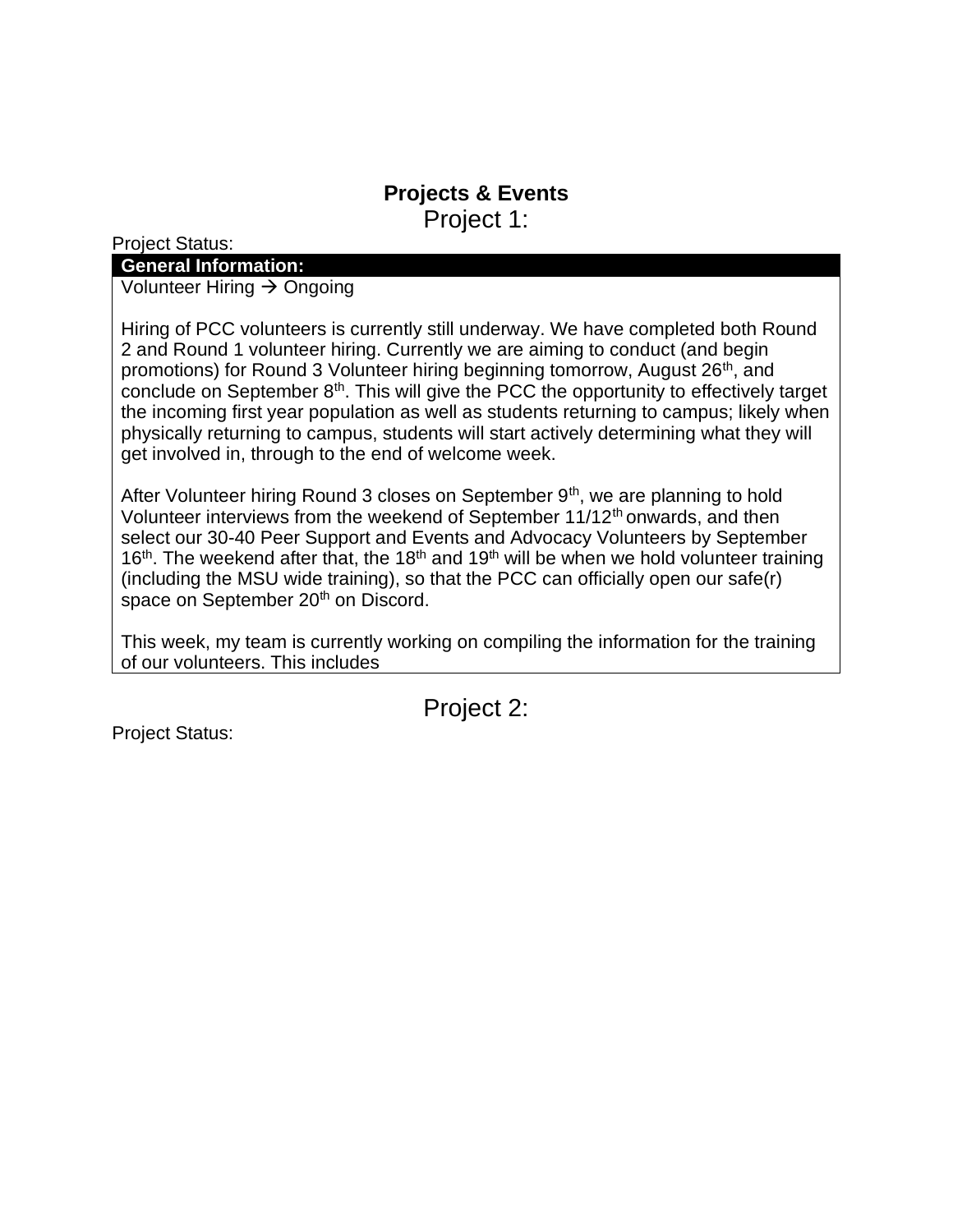Pride Around the World Campaign and PCC Welcome Week Events

This past Monday, August 23rd, we concluded our Pride Around the World Campaign. The campaign consisted of 6 days of educational programming regarding Pride in different, non-Westernized, countries. A lot of the time, when we learn about 2STLGBQIA+ advocacy, it is from the lens of a Westernized, colonialized, and whitecentric/able-bodied lens. Thus, this year, to aid in our desire to emphasize how Pride is truly around the world and is not restricted by body type, race, country, being ablebodied, etc., we wanted to highlight nations from all continents, as well as 2STLGBQIA+ history of Indigenous people. Overall, we have had quite positive responses to our campaign, especially given that the PCC has never done a campaign like this before.

The second Events and Advocacy Related thing that we have upcoming is our Welcome Week programming which will be taking place during September  $1<sup>st</sup>$  to  $8<sup>th</sup>$ . Currently we have, in addition to our two weekly community groups (our 2STLGBQIA+ and Newcomers Community Groups), we will be having a "Meet the PCC" event where predominantly first years will have the opportunity to meet the PCC leadership (Director, Assistant Director, and Executives) and learn how to get involved, a chill art event, and a games night for our Pride Student Network.

#### Project 3:

#### Project Status:

The third thing that we have going on currently is acquiring all the materials and items we want for the new PCC space. This includes finalizing the paint that we wish to purchase, opening our new clothing drive which my Assistant Director and Training and Development Coordinator (Matt and Meera) are currently acquiring clothing for since they are currently residing in Hamilton, and determining more accessible furnishings we can get for affordable prices (since our current space (the way it was left at the end of 2020) is incredibly inaccessible.

We are also going to open our art collection when the school year officially starts; I intend to make the PCC physical space as much of a community space as is possible, so that when it eventually is open for McMaster students to use (our Discord server will continue to be used at the same time), it is new and improved.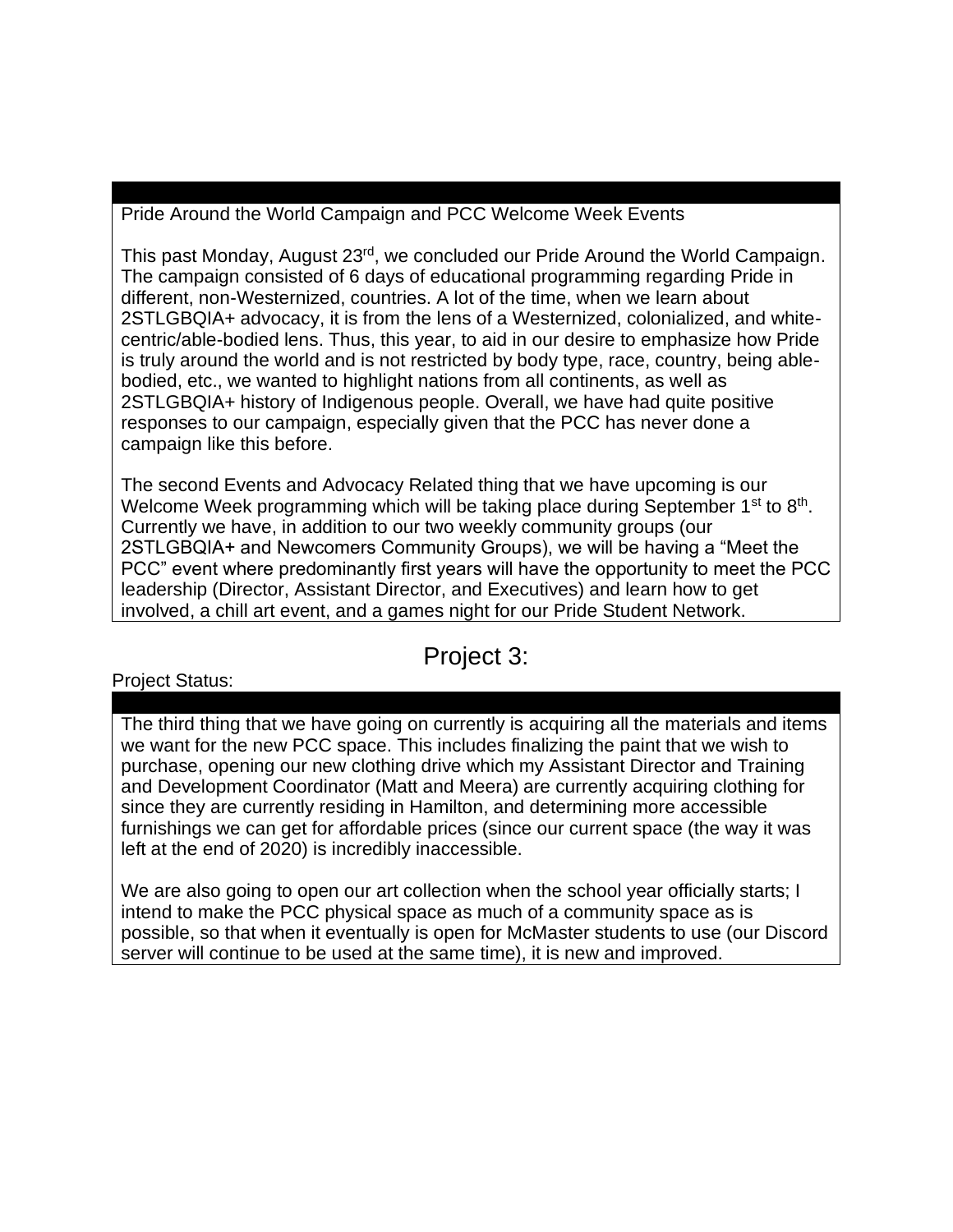# **Outreach & Promotions**

#### **Summary**

#### **Promotional Materials**

Since the last report, we have released a lot of promotional material on our PCC social media accounts. The following is outlined from oldest to most recent.

- We released our Community Engagement Groups promotional material on July 20th for our General 2STLGLBQIA+ and Newcomers 2STLGBQIA+ Summer Community Groups.
- On August 2<sup>nd</sup>, we released the promo for our Pride Student Network Program for first- and second-year McMaster students, where they would be paired with upper year MSU service executives and reps.
- August 13<sup>th</sup> was when the PCC released our new PCC Clothing Drive promotional material on our social media accounts, to outline the new initiative, how we will be collecting and distributing clothing as to make the clothing the most accessible as possible, and what the intent of the initiative is.
- Finally, our Pride Around the World campaign (7 posts) began on August 16<sup>th</sup> (with a title slide) and concluded on Monday, August 23rd. 6 countries/areas around the world were showcased (1 each day) including Poland, South Africa, India, Brazil, Turtle Island, and Taiwan.

-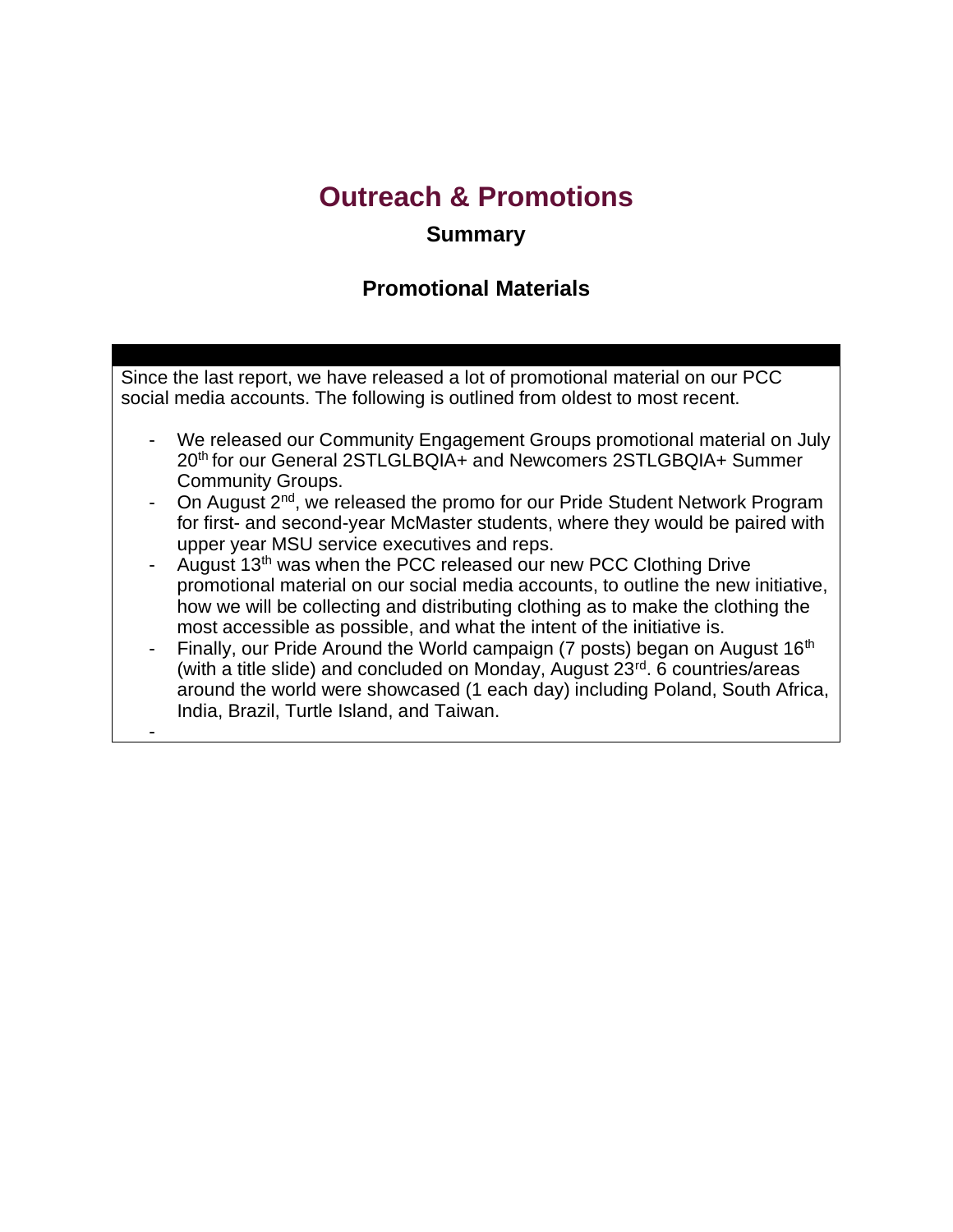#### **Social Media Engagement**

Instagram (Last 30 Days)

**Insights Start Values Last Report Values Current Values Report Change (%) Total Change (%) Followers 940 954 979** + 2.62% + 4.14% **Impressions 2723 7515 6100** - 18.83% + 124.01% **Profile Visits 187 436 302** - 30.74% + 61.49% **Website Visits 12 56 39** - 30.63% + 225% **Reach 445 750 792** + 5.6% + 77.98%

*Table 1: Instagram Engagement Insights*

## Twitter (Previous Month)

*Table 2: Twitter Engagement Insights*

| <b>Insights</b>    | <b>Start</b><br><b>Values</b> | <b>Last Report</b><br><b>Values</b> | <b>Current</b><br><b>Values</b> | <b>Report</b><br>Change (%) | <b>Total</b><br>Change (%) |
|--------------------|-------------------------------|-------------------------------------|---------------------------------|-----------------------------|----------------------------|
| <b>Followers</b>   | 0                             | O                                   | 0                               | 0%                          | 0%                         |
| <b>Mentions</b>    | 0                             | U                                   | 0                               | 0%                          | 0%                         |
| <b>Likes</b>       | 0                             | 0                                   | 0                               | 0%                          | 0%                         |
| <b>Impressions</b> | 0                             | O                                   | 0                               | 0%                          | 0%                         |
| <b>Engagement</b>  | 0                             | 0                                   | 0                               | 0%                          | 0%                         |

# Facebook (Last 28 Days)

*Table 3: Facebook Engagement Insights*

| Insights          | <b>Start</b><br><b>Values</b> | <b>Last Report</b><br><b>Values</b> | <b>Current</b><br><b>Values</b> | <b>Report</b><br>Change (%) | <b>Total</b><br>Change (%) |
|-------------------|-------------------------------|-------------------------------------|---------------------------------|-----------------------------|----------------------------|
| Likes             | 1112                          | $+0$                                | $+3$                            | $+200%$                     | $+0.1%$                    |
| Reach             | 2240                          | $+424$                              | $+320$                          | $-24%$                      | $+14.29%$                  |
| <b>Views</b>      | 56                            | $+47$                               | $+5$                            | $-89.4%$                    | $+8.92%$                   |
| <b>Engagement</b> | 26                            | $+18$                               | $+24$                           | $+50%$                      | $+92.38%$                  |
| <b>Followers</b>  | N/A                           | $+0$                                | $+3$                            | $+200%$                     | N/A                        |

## **Finances**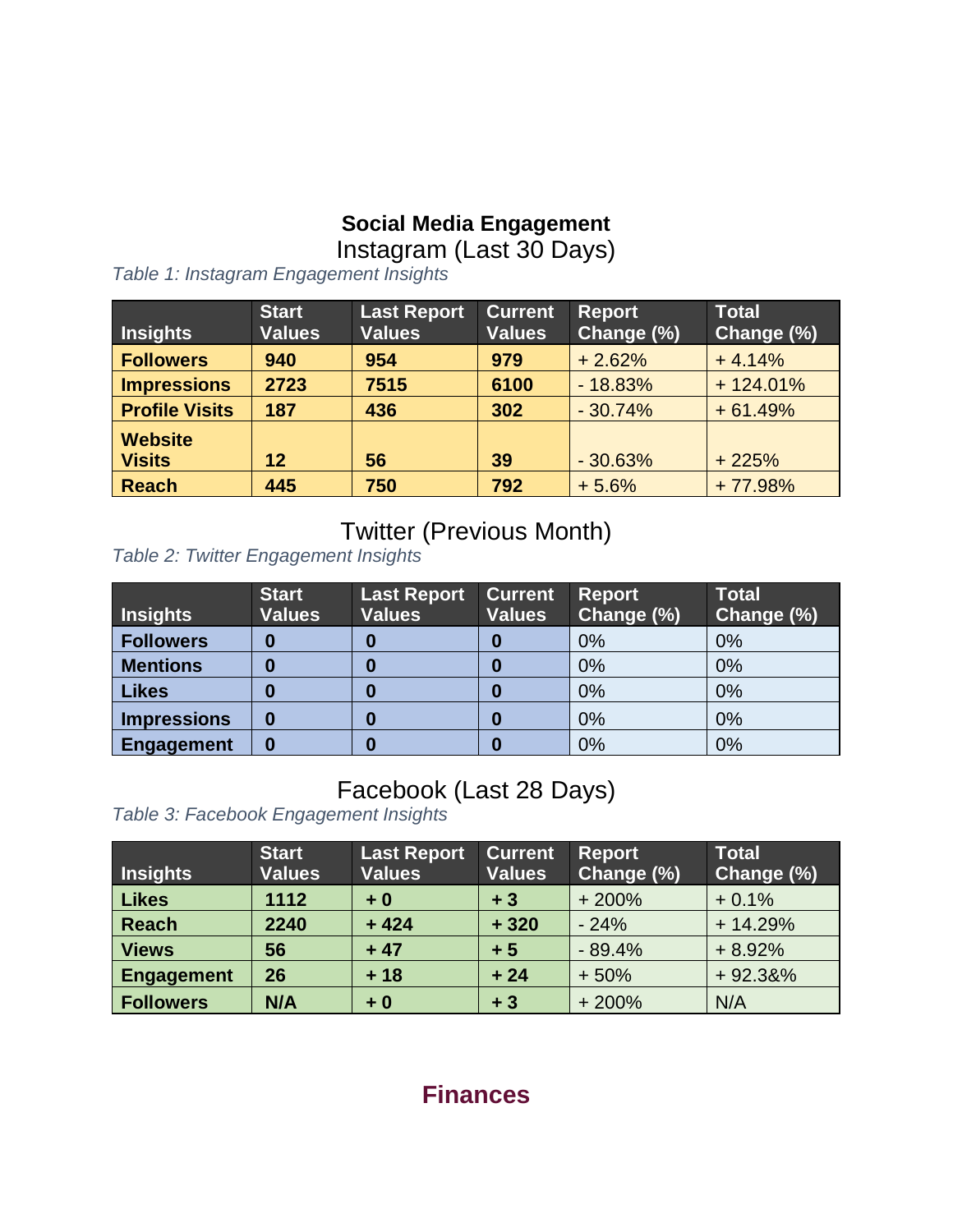Currently we have not yet spent any money from our budget. Space furniture and decorations we have secured thus far have not cost any money, nor has any of the promotional material we have released.

Upcoming, however, we are planning to spend some money through the Underground to create a new space sign and PCC banner with our new logo, as well as purchase paint for our space (such paint will be discounted due to us possessing a connection).

| <b>Account</b><br>Code | <b>Item</b>                             | <b>Cost</b> | <b>Description</b> | Date of<br><b>Purchase</b> |
|------------------------|-----------------------------------------|-------------|--------------------|----------------------------|
| 5003-                  | <b>PCC - OFFICE</b>                     |             |                    |                            |
| 0107                   | <b>SUPPLIES</b>                         | \$100.00    |                    |                            |
|                        |                                         |             |                    |                            |
|                        | <b>Total Spent in Line</b>              | \$0.00      |                    |                            |
|                        | Remaining in Line                       | \$100.00    |                    |                            |
|                        |                                         |             |                    |                            |
| 5315-                  | <b>PCC - OFFICE</b>                     |             |                    |                            |
| 0107                   | <b>SUPPLIES</b>                         | \$250.00    |                    |                            |
|                        |                                         |             |                    |                            |
|                        | <b>Total Spent in Line</b>              | \$0.00      |                    |                            |
|                        | <b>Remaining in Line</b>                | \$250.00    |                    |                            |
|                        |                                         |             |                    |                            |
| $5501 -$<br>0107       | <b>PCC - ANNUAL</b><br><b>CAMPAIGNS</b> | \$3,350.00  |                    |                            |
|                        |                                         |             |                    |                            |
|                        | <b>Total Spent in Line</b>              |             |                    |                            |
|                        |                                         | \$0.00      |                    |                            |
|                        | Remaining in Line                       | \$3,350.00  |                    |                            |
|                        |                                         |             |                    |                            |
| $5715 -$<br>0107       | <b>PCC - VOLUNTEER</b>                  |             |                    |                            |
|                        | <b>RECOGNITION</b>                      | \$750.00    |                    |                            |
|                        |                                         |             |                    |                            |
|                        | <b>Total Spent in Line</b>              | \$0.00      |                    |                            |
|                        | Remaining in Line                       | \$750.00    |                    |                            |
|                        |                                         |             |                    |                            |
| 6201-                  | <b>PCC - ADVERTISING</b>                |             |                    |                            |
| 0107                   | <b>AND PROMOTIONS</b>                   | \$1,550.00  |                    |                            |
|                        |                                         |             |                    |                            |

#### **Budget Summary**

#### *Table 4: Budget Tracker*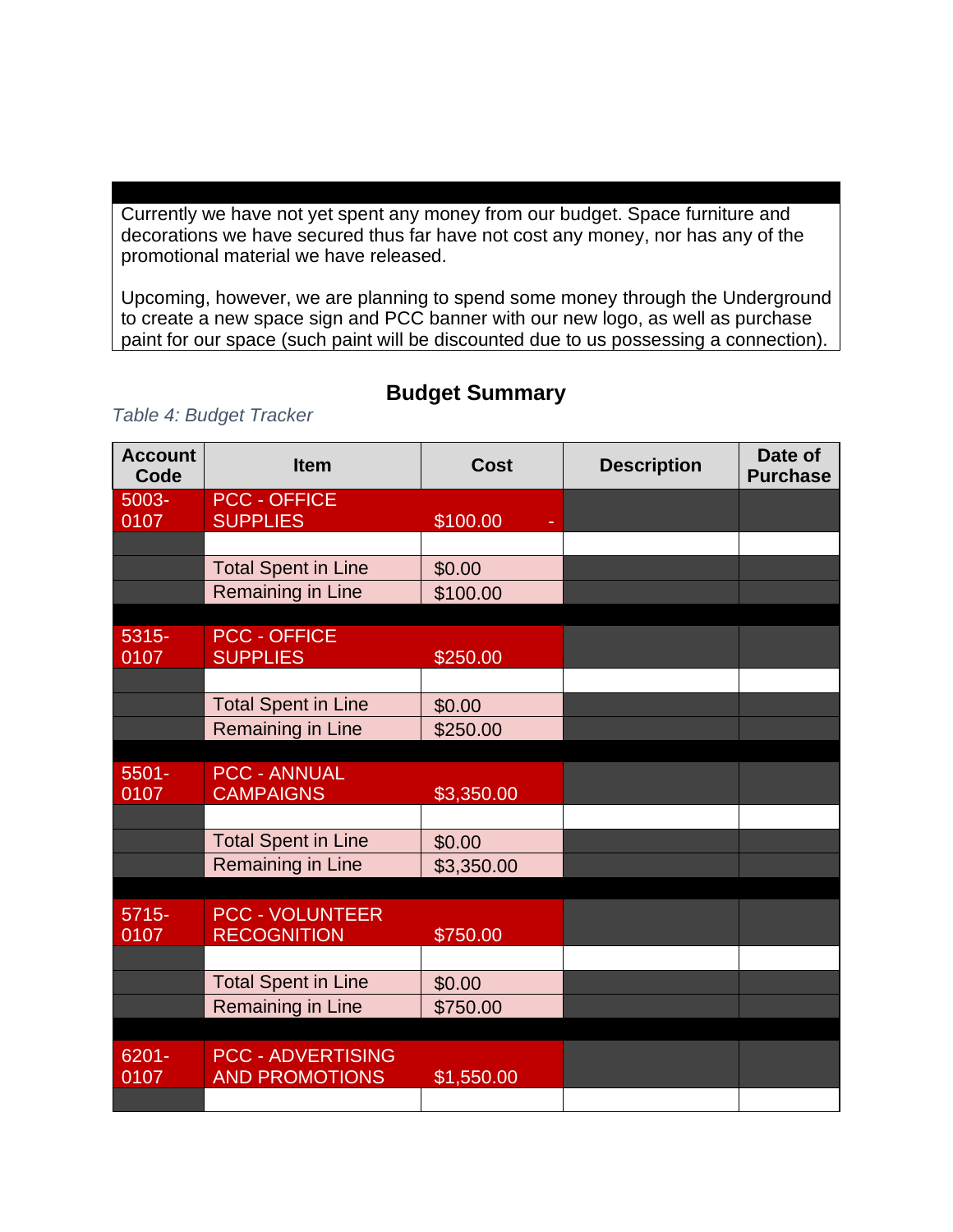|               | <b>Total Spent in Line</b>                | \$0.00     |  |
|---------------|-------------------------------------------|------------|--|
|               | Remaining in Line                         | \$1,550.00 |  |
|               |                                           |            |  |
| 6300-<br>0107 | <b>PCC - RESOURCE</b><br><b>PURCHASES</b> | \$100.00   |  |
|               |                                           |            |  |
|               | <b>Total Spent in Line</b>                | \$0.00     |  |
|               | Remaining in Line                         | \$100.00   |  |
|               |                                           |            |  |
| $6415 -$      | <b>PCC - TRAINING</b>                     |            |  |
| 0107          | <b>EXPENDITURES</b>                       | \$500.00   |  |
|               |                                           |            |  |
|               | <b>Total Spent in Line</b>                | \$0.00     |  |
|               | Remaining in Line                         | \$500.00   |  |
|               |                                           |            |  |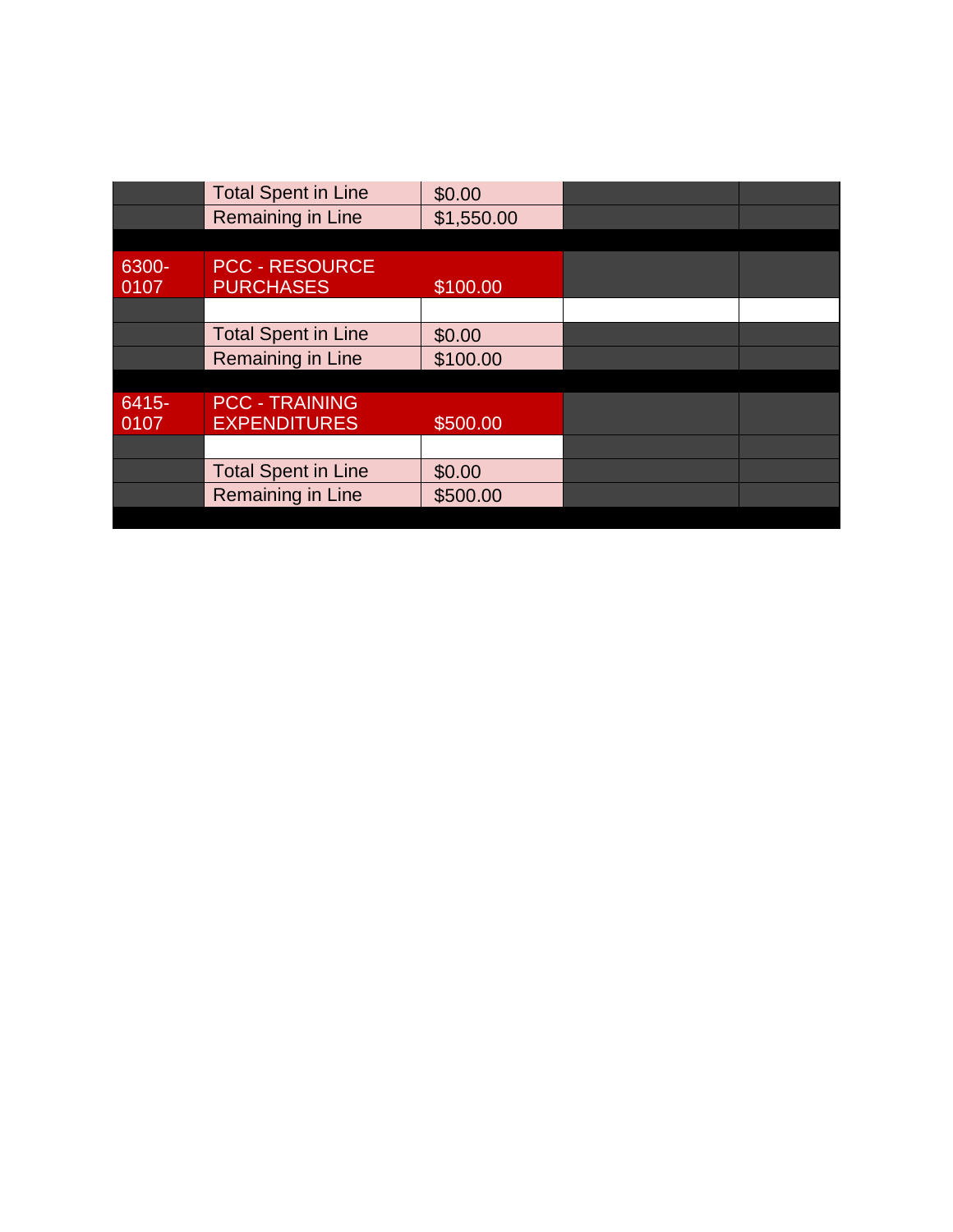## **Executives and Volunteers**

Currently from interacting and speaking with my current executives, morale is currently high. They are getting integrated into their roles, especially considering the past 'Pride Around the World' campaign which was an excellent way to expose them to the scope of their duties on a smaller scale. Executive attendance to exec meetings and participation in service duties have been great.

Overall, everyone is super excited for the new school year to begin and to bring to the table the most that we possibly can. We additionally are super excited to select and welcome our new team of spectacular volunteers in the coming weeks.